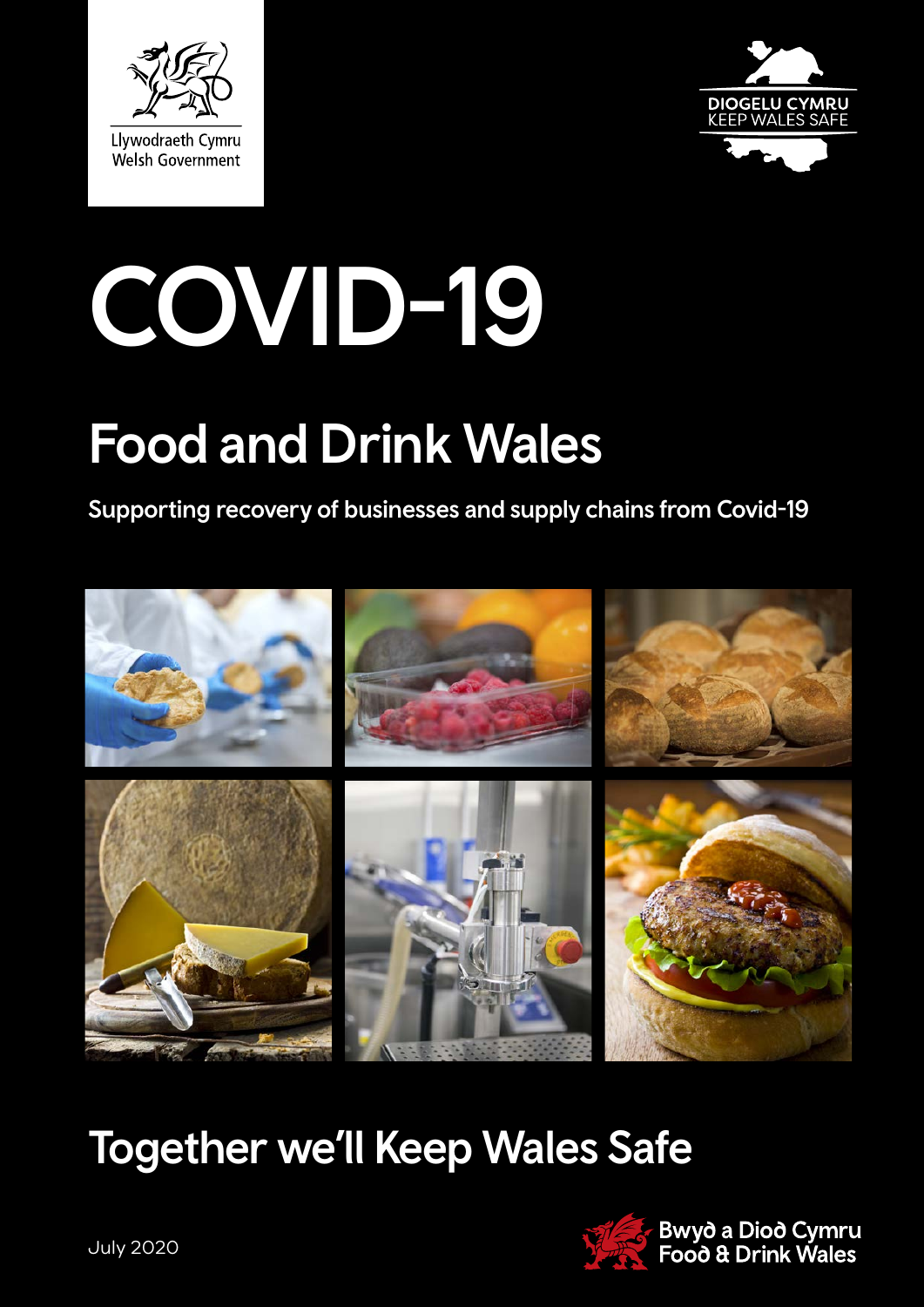**OGL** Digital ISBN: 978 1 80038 957 1 WG40828 © Crown copyright 2020 Mae'r ddogfen yma hefyd ar gael yn Gymraeg. This document is also available in Welsh.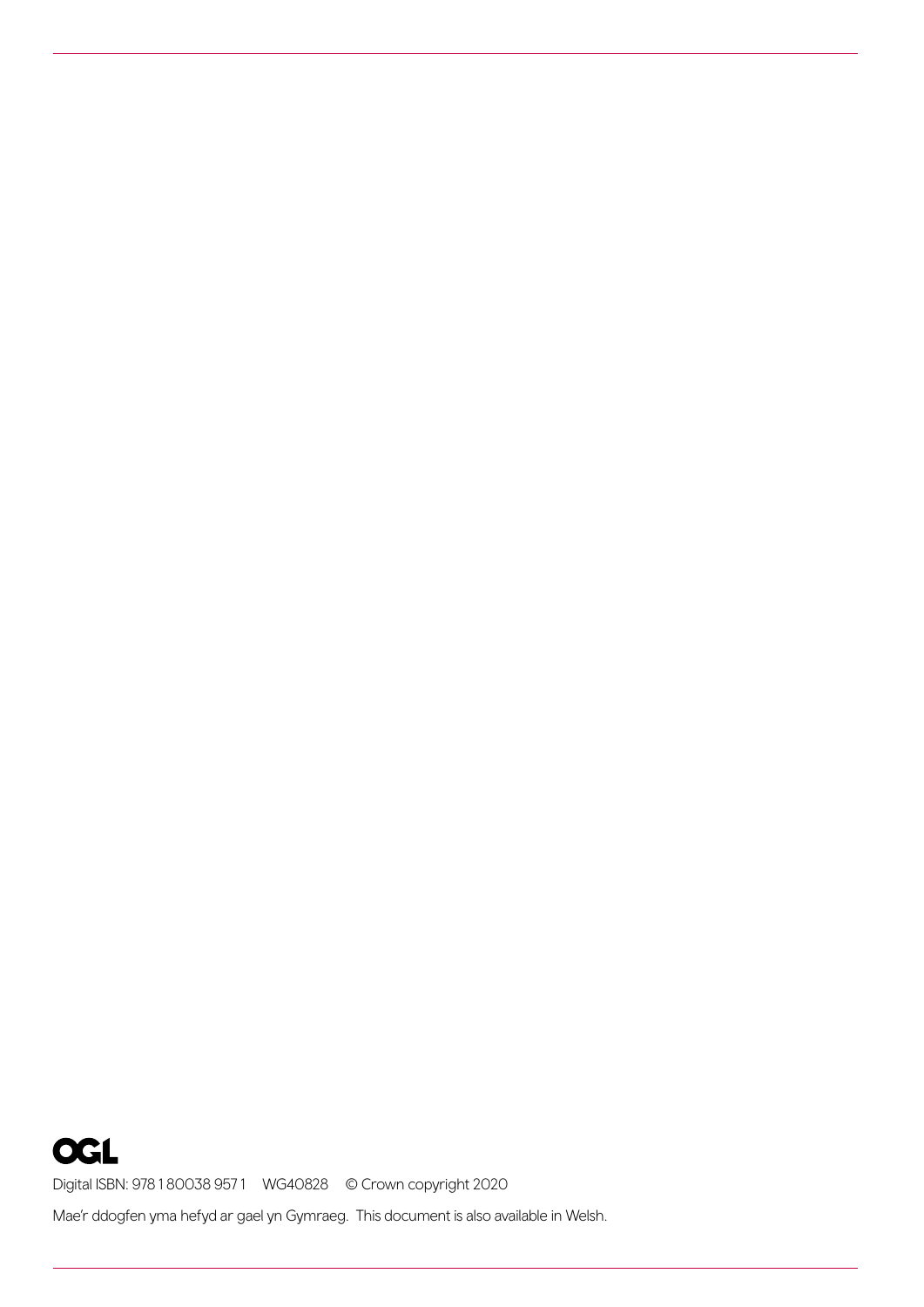#### **Contents**

| Our objective                          |   |
|----------------------------------------|---|
| Context                                |   |
| <b>Priority actions</b>                | 4 |
| Figure 1: Our long term strategic aims | 6 |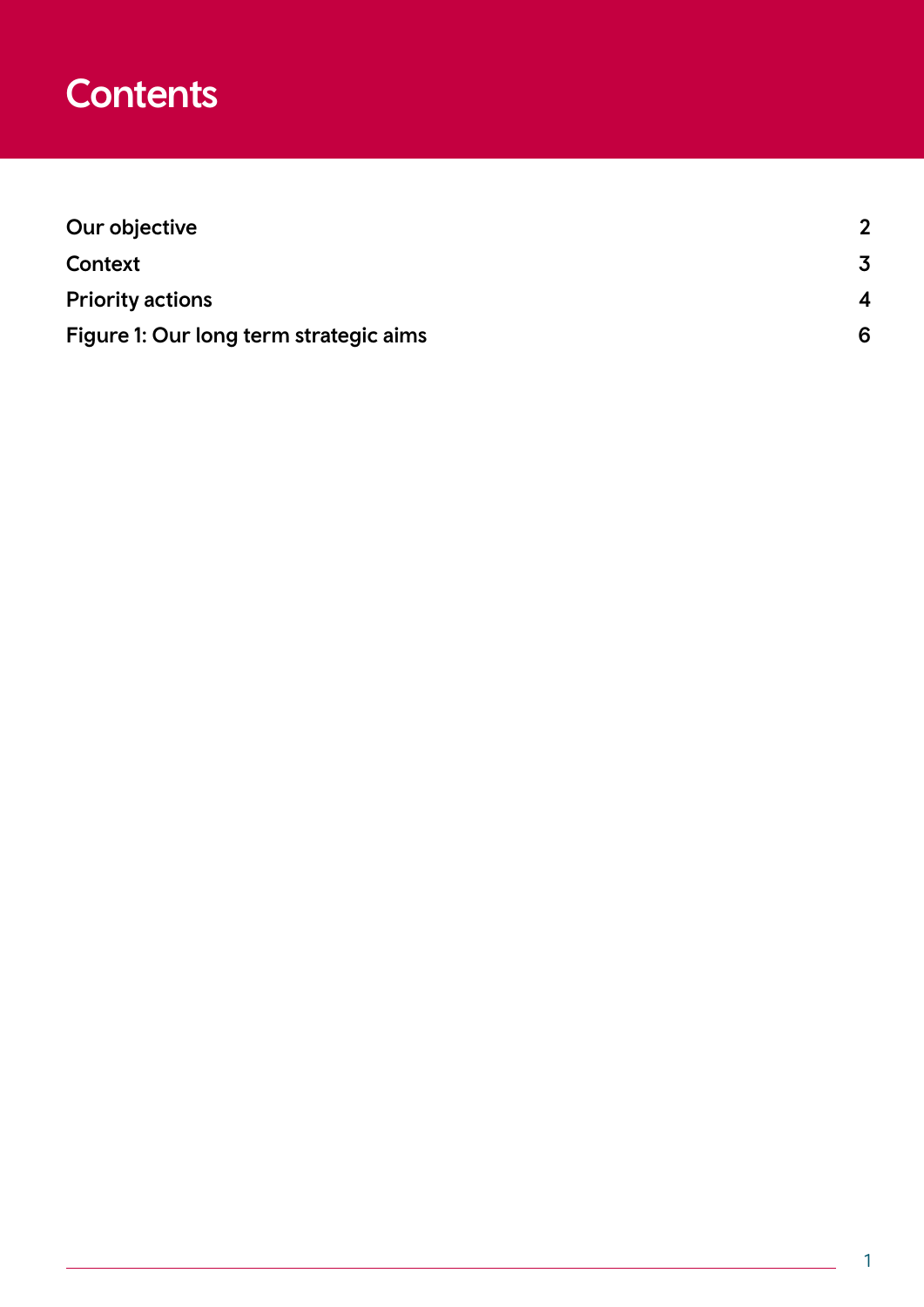### Our objective

Covid-19 is impacting the Welsh food and drink sector hugely and threatens business survival. The Welsh Government, acting under the guidance and on the advice of the Food and Drink Wales Industry Board is taking action already to support the sector through the immediate impact and the first steps towards recovery. To achieve this we have a few, straight forward objectives:

- 1. Maximise the number of food and drink businesses that survive the immediate Covid-19 disruption and sustain supply chain networks within the sector and allied areas.
- 2. Minimise job losses in the sector.
- 3. Support the sector to recover as fast as possible and return to sales growth.
- 4. Focus support on market aligned solutions which take account of a changing trading landscape where there is also the additional risk of Brexit disruption.
- 5. Remain on a path to our long term strategic aims.

There is the parallel challenge of EU exit and the outcome of the trade negotiations which is impossible to predict at present. Irrespective of the outcome the actions detailed in this plan are appropriate towards supporting businesses through the change.

The headline actions are being taken right now or will be started in the immediate future, and then over coming months to support recovery through to Easter 2021. Fixed timelines are not set because the situation is dynamic. The focus right now is on stabilising the sector as quickly as possible and then taking the steps to recovery in the coming months into 2021. So, we do not touch on issues in detail or include everything that would be relevant to a long term strategy or a detailed plan to support the food and drink industry.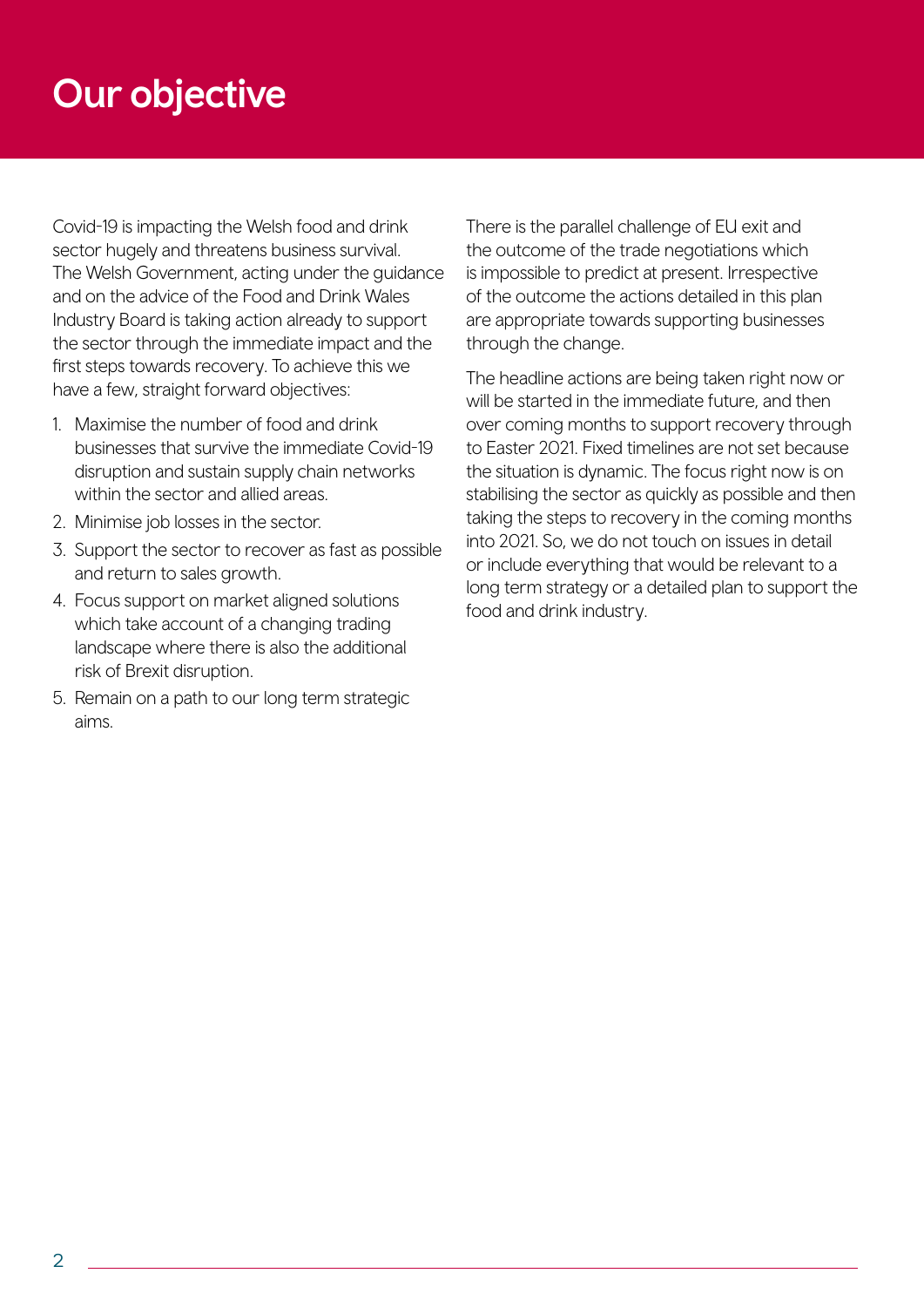#### **Context**

2020 is the year we complete **Towards** Sustainable Growth' [\(https://businesswales.gov.](https://businesswales.gov.wales/foodanddrink/sites/foodanddrink/files/documents/Action%20Plan%20-%20English.pdf) [wales/foodanddrink/sites/foodanddrink/files/](https://businesswales.gov.wales/foodanddrink/sites/foodanddrink/files/documents/Action%20Plan%20-%20English.pdf) [documents/Action%20Plan%20-%20English.pdf](https://businesswales.gov.wales/foodanddrink/sites/foodanddrink/files/documents/Action%20Plan%20-%20English.pdf)) which has been our action plan since 2014 and has taken forward a strategy set in 2010. At the start of this year we had achieved Towards Sustainable Growth's top target of the food and farming priority sector reaching £7 billion of sales by 2020. With strong sales growth we smashed the target reaching £7.473 billion by 2020. We have achieved much more than financial growth  $-$  a higher profile for the sector, growing exports, better sustainability, and stronger networks and clusters in our supply chains. The sector has gone from strength to strength.

But Covid-19 has had a sudden and massive impact on nearly all our businesses and supply chains, whatever their size. We face a huge challenge. It threatens individual businesses' survival and collectively it threatens our shared success. The size and nature of the immediate impact is illustrated by<sup>1</sup>:

- Total sales of food and drink (all channels) falling £190m (27%).
- Purchase patterns changing hugely, with grocery sales up £38m (10.7%) but total spend on food and drink is around 20% lower than normal due to the service sector almost closing completely.
- Shopping patterns have changed UK wide with people prioritising on-line channels and convenience stores (up 43% and 40% respectively).

In our business sector, initial survey work<sup>2</sup> has found:

- A significant impact on businesses of all sizes and sectors, with a severe negative impact on sales (39% of respondents), profits (46%), and customers (39%).
- Foodservice trade and other routes such as wholesale have ceased to function and a significant impact has been felt at all levels within the sector, especially amongst food and drink wholesalers.
- Supply chain disruption is particularly noticeable in sub sectors such as red meat, dairy and horticulture.

Whilst the focus right now is short term we will not lose sight of our long term ambitions. In 2019 Welsh Government **consulted on a** new strategy ([https://gov.wales/sites/default/](https://gov.wales/sites/default/files/consultations/2019-07/food-and-drink-consultation-document.pdf) [files/consultations/2019-07/food-and-drink](https://gov.wales/sites/default/files/consultations/2019-07/food-and-drink-consultation-document.pdf)[consultation-document.pdf\)](https://gov.wales/sites/default/files/consultations/2019-07/food-and-drink-consultation-document.pdf) for Wales' food and drink sector and the proposed vision and mission were very well received. The Welsh Government and Food and Drink Wales Industry Board remain committed to them. When timing is right the government will finalise the proposals and publish them. When the strategy is published, central to it will be the vision, mission and ways of working which were consulted on in 2019, which will develop the sector's prosperity and success in ways which bring widespread benefits (see summary at figure 1).

The short and intermediate term actions described in this Covid-19 Recovery Plan are first steps on the path of this vision and mission (**figure 1**).

<sup>1</sup> All figures are sourced from Brookdale Consulting/Category Insight report for Welsh Government drawing on Kantar data.

<sup>2</sup> Food Innovation Wales survey May 2020 of 251 Welsh food manufacturing and processors representative of the whole sector.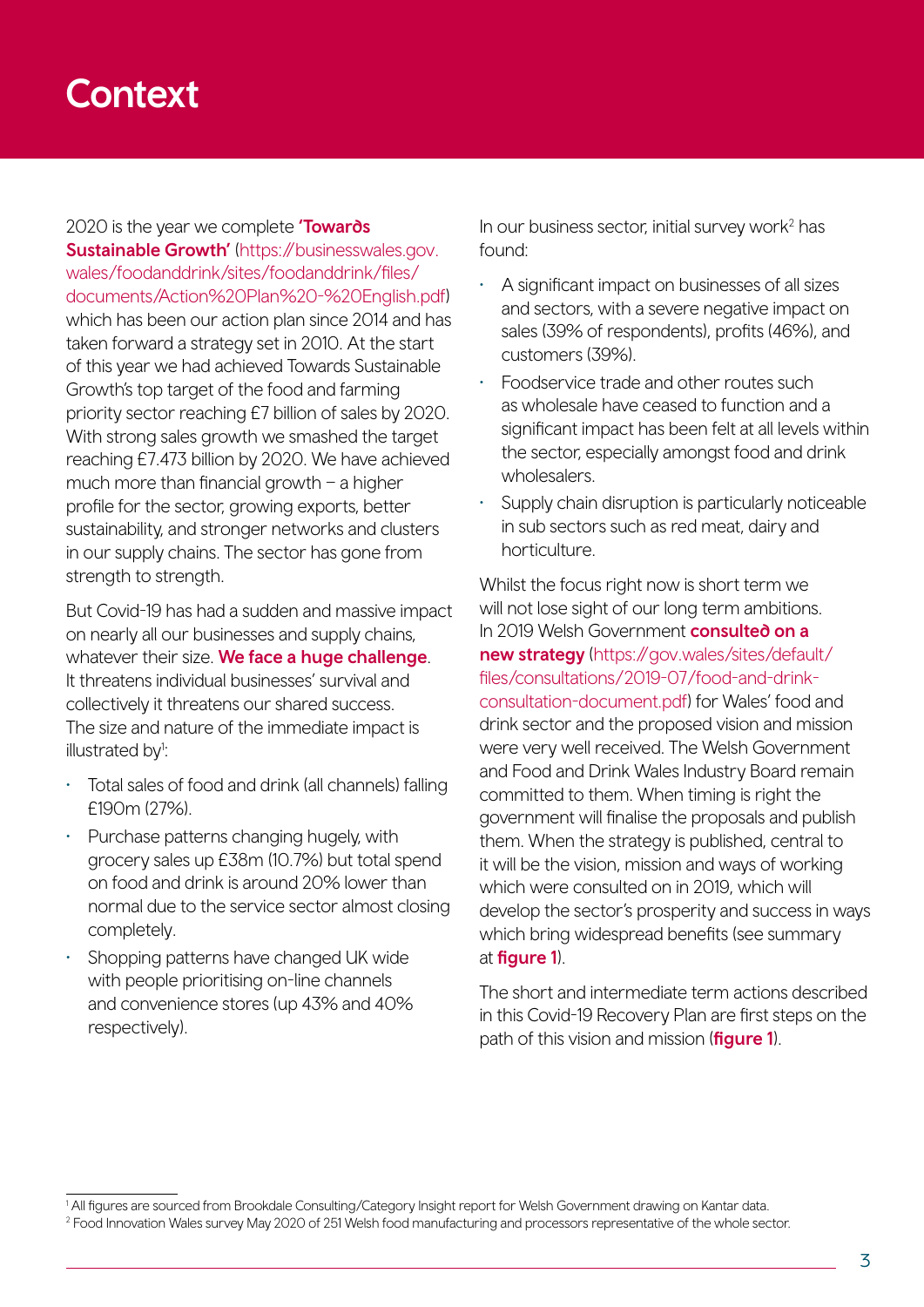## Priority actions

The immediate priority is to steer the sector through the unfolding impact of Covid-19 so businesses and our supply chain networks survive.

Together we will focus relentlessly on the following actions to start immediately if not already underway. We will continue these as long as Covid-19 and EU exit is impacting the sector.

- 1. We will thoroughly monitor **market** intelligence, using data relating to UK and international markets and consumer trends, and survey information from Wales enriched by close business engagement, to anticipate change and position the sector well. **All our** actions and support will be informed by market intelligence. We will provide businesses with up to date and comprehensive market intelligence 1:1 or through our cluster programme and networks.
- 2. We will step up **practical business advice** essential to survival – leadership, marketing, business planning, financial management, productivity improvement, innovation/ technology use, sourcing security, product reformulation, relationship management with buyers and suppliers, risk planning, and the operational challenges of running a business with social distancing and track and trace testing.
- 3. We will prioritise support and advice about developing on-line sales channels and marketing products successfully through on-line whether direct to Consumer (DTC) or through an intermediary. We are convinced that Covid-19 has caused a long term shift to on-line.
- 4. We will focus on business and supply chain productivity improvement, business resilience and risk management in every way through targeted investment in people and technology such as improving automation, technical excellence, lean principles, collaboration/clusters, efficiencies gained through sustainable practices and workforce development.
- 5. We will support businesses and supply chains to **add value** based on research, market opportunities and through working with our research, innovation and product development partners. We will also add value through creating a strong and meaningful Welsh food and drink brand building on our USPs including our commitment to sustainability in the food chain.
- 6. We will do all we can to assist viable and resilient food and drink manufacturers to survive and grow and cognisant of the business need for affordable finance to enable investment and to service growing debt due to the pressures from Covid 19 on cashflow and implementing mitigation actions.
- 7. We will drive take up of widely recognised industry accreditation (especially Salsa and BRC) so that our producers can have more market opportunities.
- 8. We will revise our **Retail Plan** to ensure it reflects Covid 19 challenges and opportunities and increase engagement with major UK buyers.
- 9. We will maintain our **global trade** presence and Wales brand through virtual engagement with overseas trade buyers and our key event, Blas Cymru, in 2021.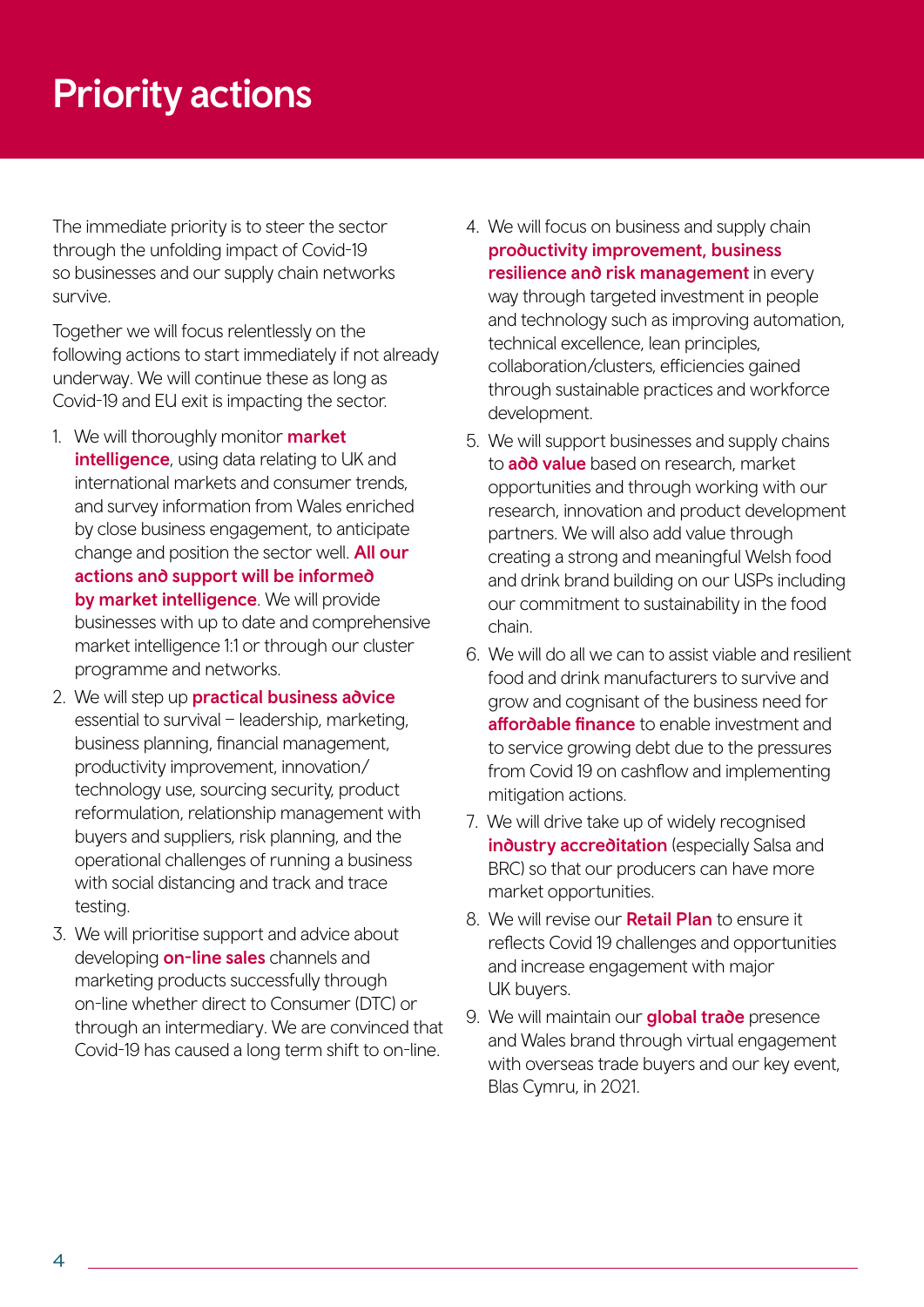- 10. We will focus investment on businesses which have strong economical and **sustainable business models** to create successful post Covid19 strategies with a focus on UK and/ or export markets, public procurement opportunities and the growing green economy. These businesses should ensure they can evidence best practices and commitments to these goals in support of our commitment to the Well-being of Future Generations.
- 11. The Food Board will work with Welsh Government and partners to promote the food sector as a good place to work, train and develop new skills and encourage the development of the workforce and their leaders given the 'key worker' status of this industry.